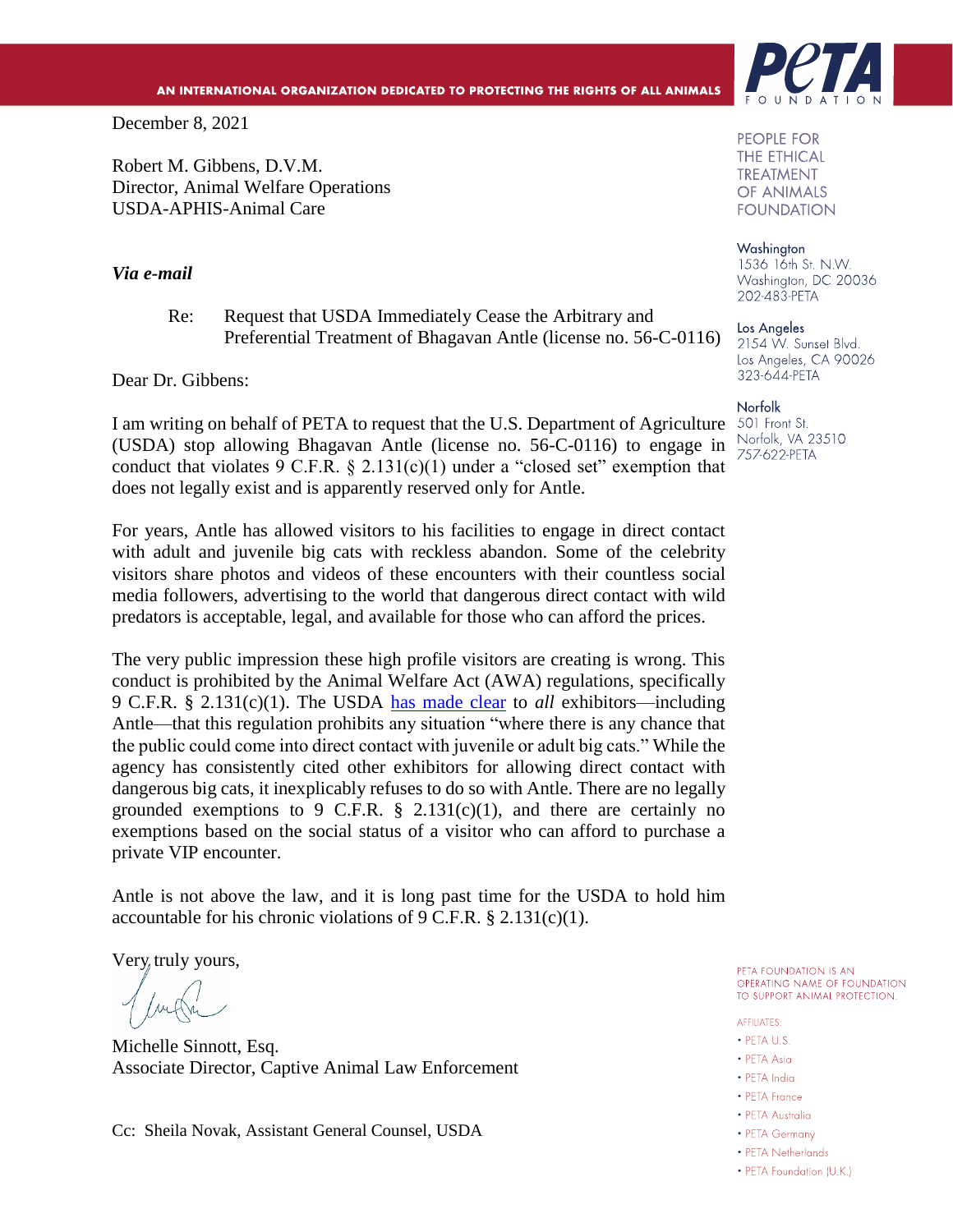### **Appendix**

The AWA regulations require that all animals "be handled so there is minimal risk of harm to the animal and to the public, with *sufficient distance and/or barriers between the animal and the general viewing public* so as to assure the safety of animals and the public." <sup>1</sup> The USDA has interpreted [this regulation](https://www.aphis.usda.gov/animal_welfare/downloads/big_cat/big_cat_q&a.pdf) as prohibiting any situation "where there is any chance that the public could come into direct contact with juvenile or adult big cats."<sup>2</sup> This guidance also makes clear that "[t]rained handlers, leashes, and stages, for example, are not substitutes for sufficient distance and/or barriers."<sup>3</sup> In its **Animal Welfare Inspection Guide**, the USDA explains that at around 12 weeks of age these dangerous animals "become too big, too fast and too strong to be used for public contact."<sup>4</sup>

The USDA's [guidance](https://www.aphis.usda.gov/animal_welfare/downloads/big_cat/big_cat_q&a.pdf) further interprets the terms "public" and "general viewing public" within Section 2.131(c)(1) interchangeably to mean "customers or visitors, and not an exhibitor's paid employees or unpaid bona fide workers who comprise the exhibitor's regular work force."<sup>5</sup>

Despite the plain language of the regulations and the clarity of the USDA's guidance, the agency continues to allow Bhagavan Antle (license no. 56-C-0116) to engage in this prohibited conduct under a so-called "closed set" exemption that appears nowhere in the AWA, its implementing regulations, or agency guidance. Nor has the USDA sanctioned the use of this "closed set" exemption for any other exhibitor to allow the kind of regular direct contact between the public and dangerous animals that runs rampant at Antle's facilities. The USDA's complicity with Antle's illegal direct contact encounters has created an untenable situation in which Antle has been given a free pass to violate the AWA, which he has used to his financial advantage and which will inevitably lead to injury or death.

# **Factual Background**

In May 2005, Antle contacted the USDA expressing his opinion that the agency had "made a complete mistake" by determining that "there is an inherent danger present for both the viewing public, and the exhibited animal, where there is any chance that the public could come in direct contact with juvenile or adult big cats."<sup>6</sup> Unwilling to stop public contact with these animals, Antle submitted a video and additional information for the agency to review arguing that his procedures were safe.<sup>7</sup> According to the USDA, the video Antle submitted showed a display table where direct contact with the adult/juvenile big cats occurred.<sup>8</sup> The animal was connected to a chain while on the display table for public contact and "[t]here was a wooden barrier between the general public

3 *Id*.

<sup>&</sup>lt;sup>1</sup> 9 C.F.R. § 2.131(c)(1) (emphasis added).

<sup>2</sup> USDA/APHIS, Big Cat Question and Answer, *available here*

[https://www.aphis.usda.gov/animal\\_welfare/downloads/big\\_cat/big\\_cat\\_q&a.pdf.](https://www.aphis.usda.gov/animal_welfare/downloads/big_cat/big_cat_q&a.pdf)

<sup>4</sup> USDA, Animal Welfare Inspection Guide at 3-8, Revised Jan. 2021, *available here* 

[https://www.aphis.usda.gov/animal\\_welfare/downloads/Animal-Care-Inspection-Guide.pdf.](https://www.aphis.usda.gov/animal_welfare/downloads/Animal-Care-Inspection-Guide.pdf)

<sup>5</sup> USDA/APHIS, Big Cat Question and Answer.

<sup>6</sup> Ex. 1, Antle email to Dr. Lisa MacElderry, May 25, 2005.

*Id.* ("I will make a video asap for you about our procedures for safe contact that happens with our animals and the public."); Ex. 2, Email from Ellen Magid (USDA) to Dr. Robert Gibbens (USDA), June 4, 2005.  $8$  Ex. 2.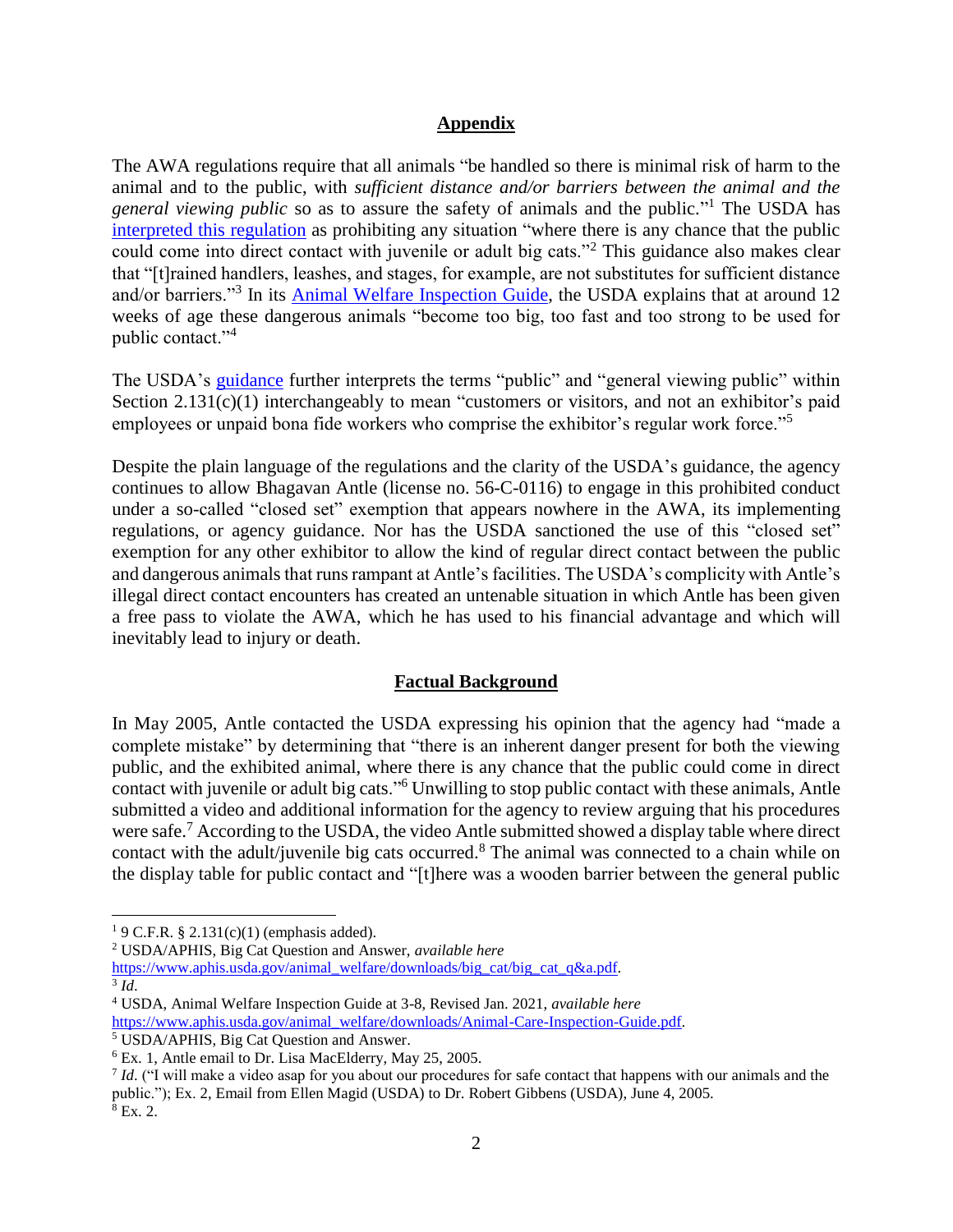and the photo area."<sup>9</sup> Dr. Robert Gibbens reviewed Antle's video and found that because "the safety of the viewing public is not assured" it did not comply with  $9 \text{ C.F.R.}$  § 2.131.<sup>10</sup> Specifically, Dr. Gibbens explained that "[w]hile the chain appears to restrain the animal, [the big cat] can still spin around to the position where the patron was" standing, putting them at risk of injury.<sup>11</sup>

In an effort to "gain voluntary compliance" before citing  $\lim^{12}$ , in August 2005, the USDA sent Antle a letter making it clear that his "method of contact photographs between adult large cats and members of the public [was] considered to be in violation of the handling regulation [9 C.F.R. §  $2.131(c)(1)$ ], and should be discontinued immediately.<sup>"13</sup> Still unwilling to cease the problematic conduct, Antle submitted additional information to the USDA detailing possible modifications to the photo area, including proposed gates that could be installed to limit full access to the big cats during the photo session.<sup>14</sup> Dr. Gibbens still found this proposal unacceptable, explaining, "I would not consider this setup to provide adequate distance/barriers between the (adult) tiger and the viewing public."<sup>15</sup>

A little over a month later, on November 30, 2005, Antle was once again asking the USDA to green light direct contact sessions with big cats under another proposal aimed at complying with 9 C.F.R. § 2.131(c)(1). According to the USDA, under Antle's latest proposal the big cat would be connected to a 7-foot long table via a short chain and the public would be positioned on a bench at the animal's rear, behind the table.<sup>16</sup> In addition, Antle was proposing to have sliding panels between the photo patron and the big cat that could be closed in the event of an incident.<sup>17</sup> Under this setup, the public would *still* be able to touch the animal.<sup>18</sup> Dr. Gibbens continued to find Antle's proposal unacceptable, explaining that anything involving direct contact with an adult or juvenile big cat was a violation of  $9 \text{ C.F.R.}$  § 2.131(c)(1):

If the assurance of the safety of that member of the public . . . depends in any way on the actions (or lack thereof) of one or more handlers, or the actions (or lack thereof) of the involved member of the public, then I would consider the proposed exhibit to be in violation of  $2.131(c)(1)$ . Although risks have been decreased, it appears to me that when the tiger goes into 'attack mode', the safety of the public still depends upon the actions of the handlers and/or whether the public can pull his/her arm out of the hole in time. We have very clearly publicized on our website as well as in a mailout that 'Trained handlers, leashes, and stages, for example, are not substitutes for sufficient distance and/or barriers.'<sup>19</sup>

<sup>9</sup> *Id*.

<sup>10</sup> Ex. 3, Email from Dr. Robert Gibbens to Ellen Magid, June 29, 2005.

 $11$  *Id.* 

<sup>12</sup> Ex. 2.

<sup>13</sup> Ex. 4, USDA Letter to Bhagavan Antle, Aug. 26, 2005.

<sup>&</sup>lt;sup>14</sup> Ex. 5, Email from Antle to Dr. Magid, Oct. 1, 2005; Ex. 6, Email from Dr. Magid to Betty Goldentyer and others, Oct. 5, 2005 ("He is proposing to add side panels to prevent a photo patron from accidentally accessing the front end of the cat, and a drop down emergency barrier to swing down to block the cat and the patron from interacting if the cat should turn around.").

<sup>&</sup>lt;sup>15</sup> Ex. 7, Email from Dr. Gibbens to Dr. Magid, Oct. 6, 2005.

<sup>16</sup> Ex. 8, Email from Dr. Magid to Betty Goldentyer and others, Nov. 30, 2005.

 $17$  *Id.* 

<sup>18</sup> *Id*. (emphasis added).

<sup>19</sup> Ex. 9, Email from Dr. Gibbens to Dr. Magid, Nov. 30, 2005.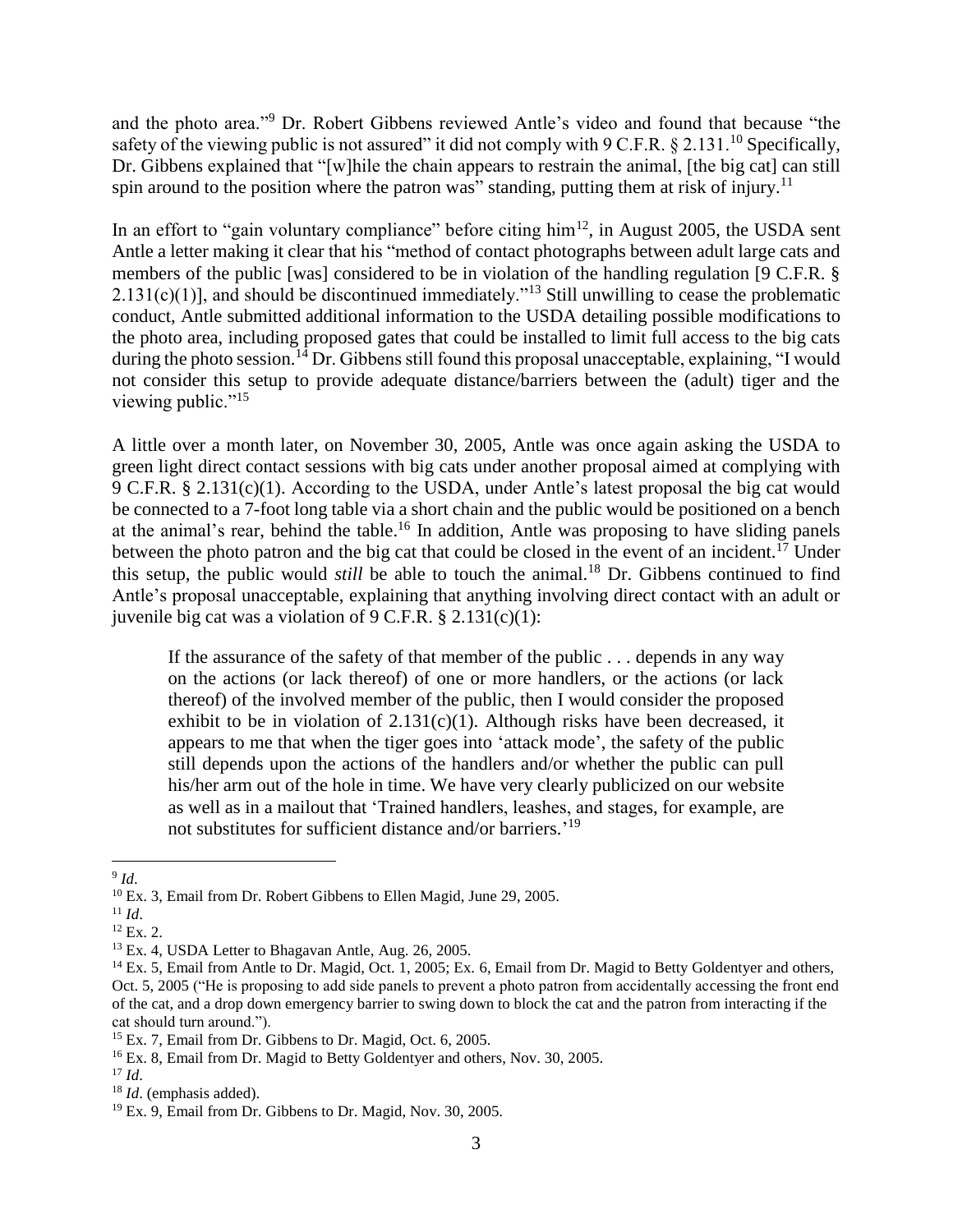In February 2006, the USDA notified Antle of this determination, explaining that the proposed modifications were not sufficient because there continued to be "direct contact between the animal and the photo patron," thus not providing "sufficient distance and/or barriers between the animals and the public to protect each from harm" in violation of 9 C.F.R. § 2.131(c)(1).<sup>20</sup> The USDA, once again, explained that Antle's "method of contact photographs between adult large cats and members of the public [wa]s not considered to be in compliance with the handling regulation" "and should not be utilized as a method of exhibition."<sup>21</sup>

Undeterred, in March 2006, Antle initiated litigation in federal district court challenging the USDA's interpretation of 9 C.F.R. § 2.131(c)(1) as arbitrary and capricious.<sup>22</sup> One of the arguments Antle advanced in his complaint was "[t]hat patrons who pay to be photographed with big cats are not members of the 'general viewing public' as contemplated by 9 C.F.R. §  $2.131(c)(1)$ , and therefore that regulation does not apply to them."<sup>23</sup> Part of the relief Antle was seeking was to prevent the USDA "from enforcing 9 C.F.R. § 2.131" against him in a way that prohibited him from "photographing  $\iint$  patrons with big cats."<sup>24</sup>

Antle lost this case.<sup>25</sup> The federal district court found that the USDA's interpretation of 9 C.F.R. § 2.131(c)(1) as precluding direct contact between juvenile or adult big cats and the public was reasonable and that its application to Antle as prohibiting "photographing patrons in close proximity to adult and juvenile big cats at T.I.G.E.R.S." was consistent with its interpretation of the regulation.<sup>26</sup> Notably, the court's decision states that Antle "conceded [that] his photographic patrons are members of the 'general viewing public' as contemplated by 9 C.F.R. § 2.131 and that he did not wish to be exempt from enforcement of the regulation."<sup>27</sup> In February 2008, the federal district court's decision was affirmed by the Fourth Circuit.<sup>28</sup>

This should have been the end of direct contact between adult and juvenile big cats and the public at Antle's facility, but it wasn't. Less than a year later, in November 2008, [Antle allowed an Inside](https://youtu.be/3Gfm67yQgeo)  Edition reporter [to swim](https://youtu.be/3Gfm67yQgeo) with what appeared to be an adult tiger.<sup>29</sup> During this session, the reporter was in direct contact with the tiger and was allowed to grab the animal's paws and tail while in the water, and at points was within inches of the tiger's face.<sup>30</sup> The reporter's account of the session: "I was terrified the entire time, terrified."<sup>31</sup> There was no chain to limit the animal's movement, no table, no barriers, and no sliding panels to engage if anything went awry. This was full direct contact between a member of the public and an adult big cat. During the USDA's investigation into this incident, Antle told the agency "I do not allow anyone with the general public to swim

 $\overline{a}$ 

<sup>30</sup> *Id*.

<sup>20</sup> Ex. 10, USDA Letter to Bhagavan Antle, Feb. 8, 2006.

 $^{21}$  *Id*.

<sup>22</sup> Ex. 11, Complaint, *Bhagavan Antle, et. al v. Mike Johanns*, Civ. No. 4:06-cv-01008 (D. S.C. March 30, 2006).

<sup>23</sup> *Id*. at ¶ 24.

<sup>24</sup> *Id*. at Prayer for Relief ¶ E.

<sup>25</sup> *See Antle v. Johanns*, No. Civ. 4:06-1008, 2007 WL 5209982 (D.S.C. June 5, 2007), *aff'd*, 264 F. App'x 271 (4th Cir. 2008).

<sup>26</sup> *Id*. at \*3-4.

<sup>27</sup> *Id*. at \*2 fn 4.

<sup>28</sup> *Antle v. Johanns*, 264 F. App'x 271 (4th Cir. 2008).

<sup>29</sup> *See* A Look Back: Megan Alexander Swims with Tiger, *video available here* [https://youtu.be/3Gfm67yQgeo.](https://youtu.be/3Gfm67yQgeo)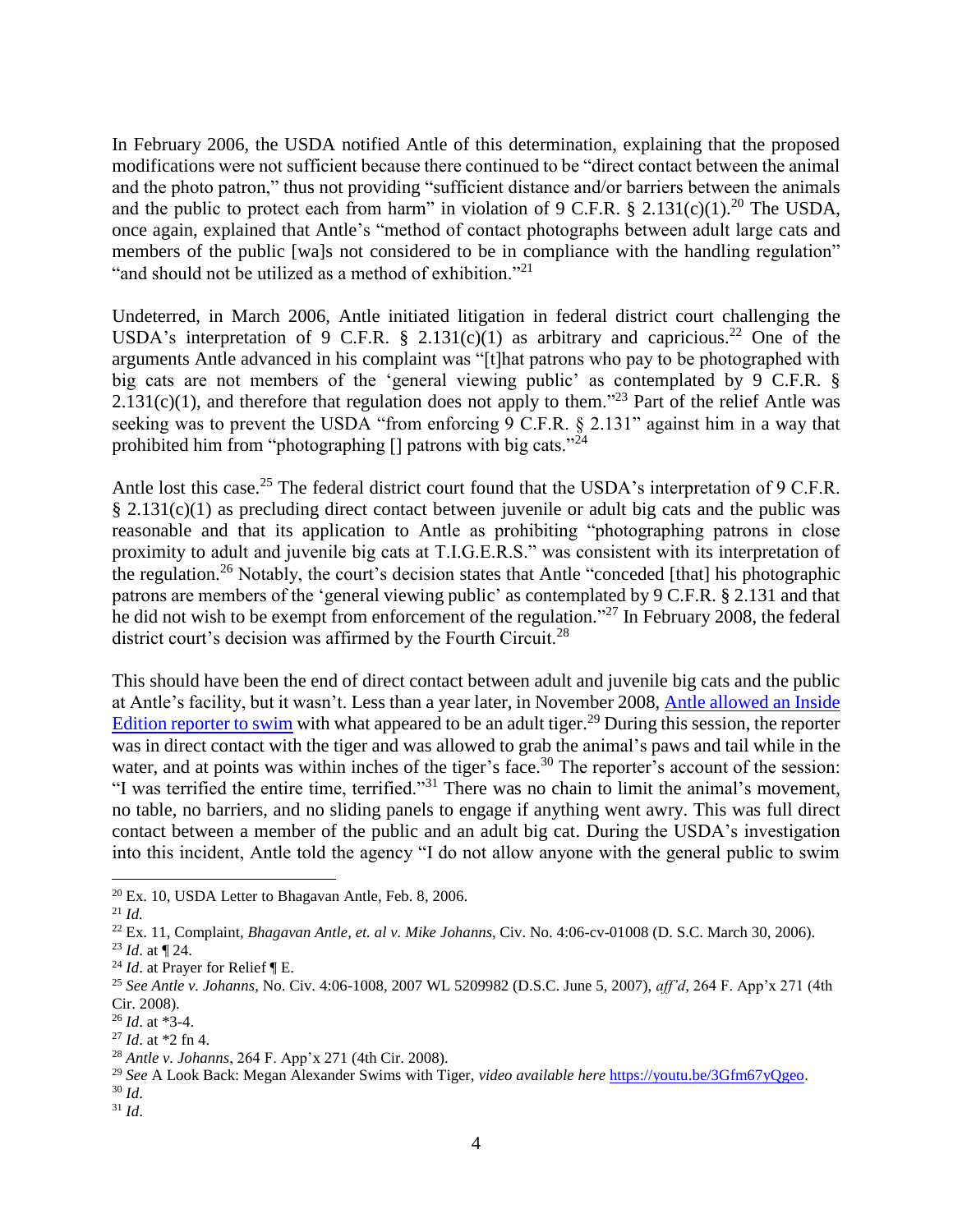with our tigers" and that this "reporter/actress" was part of a production video shoot.<sup>32</sup> Remarkably—considering that the agency had defeated Antle's litigation and warned him years ago that this kind of dangerous direct contact violated 9 C.F.R. § 2.131(c)(1)—the USDA declined to take action, finding "[t]he show for the paying public does not allow the public to swim with the tigers or engage with the larger cats" and thus there was "no indications or suggestion that T.I.G.E.R.S. was allowing the general public to swim with the tigers."<sup>33</sup> This incident appeared to be the resurrection of Antle's argument that there was a meaningful legal distinction between "photographic patrons"—like this reporter—and the "general viewing public," and this time, the USDA went along with it.

As is to be expected when anything comes back from the dead, Antle's argument that "photographic patrons" are not part of the "general viewing public" in 9 C.F.R. § 2.131(c)(1) has morphed into something insidious. In 2019, the USDA found that a musician (Jin Gates) was not a member of the public because at the time he was allowed to have dangerous direct contact with an adult jaguar "[i]t was a film production with a closed set making commercials."<sup>34</sup> Due to the USDA's consistent lack of enforcement action, Antle has exploited this so called "closed set" exemption to allo[w almost anyone](https://myrtlebeachsafari.com/our-celebrities/) to engage in direct contact with adult big cats claiming anytime anyone has this type of contact it was a "closed set." Over the past two years, PETA has submitted multiple complaints to the USDA documenting social media influencers, athletes, models, and the like engaging in dangerous direct contact with juvenile and adult big cats at Antle's facility.<sup>35</sup> The USDA continues to do nothing, and Antle's conduct continues to escalate, becoming even more dangerous than the setup the agency found violated 9 C.F.R. § 2.131(c)(1) over 15 years ago.<sup>36</sup>

### **Argument**

### **I. The handling regulations, as interpreted by the USDA, prohibit direct contact between adult and juvenile big cats and the public** *without exception***.**

In 1989, when the current version of 9 C.F.R.  $\S$  2.131(c)(1) was originally proposed, the USDA was clear that "exhibitors do not have a right to allow contact between the public and dangerous animals."<sup>37</sup> The USDA's long held interpretation that the requirements in 9 C.F.R. § 2.131(c)(1) prohibit any situation "where there is any chance that the public could come into direct contact with juvenile or adult big cats" is entirely consistent with the position the agency took over 30 years ago when crafting the regulation.<sup>38</sup> There is nothing in the 1989 proposal, the final language of the regulation, or the USDA's guidance interpreting the regulation that exempts any specific members of the public or any type of exhibition activity from  $9 \text{ C.F.R.}$  § 2.131(c)(1).

<sup>32</sup> Ex. 12, USDA/APHIS/IES, Summary Case File for Case Id. SC09007, Sept. 4, 2009.

<sup>33</sup> *Id*.

<sup>34</sup> Ex. 13, USDA Complaint No. AC19-143 Response, March 27, 2019; *see also* Ex. 14, Complaint No. AC19-143, Dec. 18, 2018.

<sup>35</sup> Ex. 15, Complaint No. AC20-314, June 16, 2020; Ex. 16, Complaint No. AC21-034, Nov. 5, 2020; Ex. 17, Complaint No. AC21-172, Jan. 22, 2021; Ex. 18, PETA Complaint submitted on Aug. 24, 2021; Ex. 19, PETA Complaint submitted on Aug. 30, 2021; Ex. 20, PETA Complaint submitted on Oct. 15, 2021. <sup>36</sup> Ex. 10.

<sup>37</sup> 54 Fed. Reg. 10,835, 10,880 (Mar. 15, 1989).

<sup>38</sup> USDA/APHIS, Big Cat Question and Answer.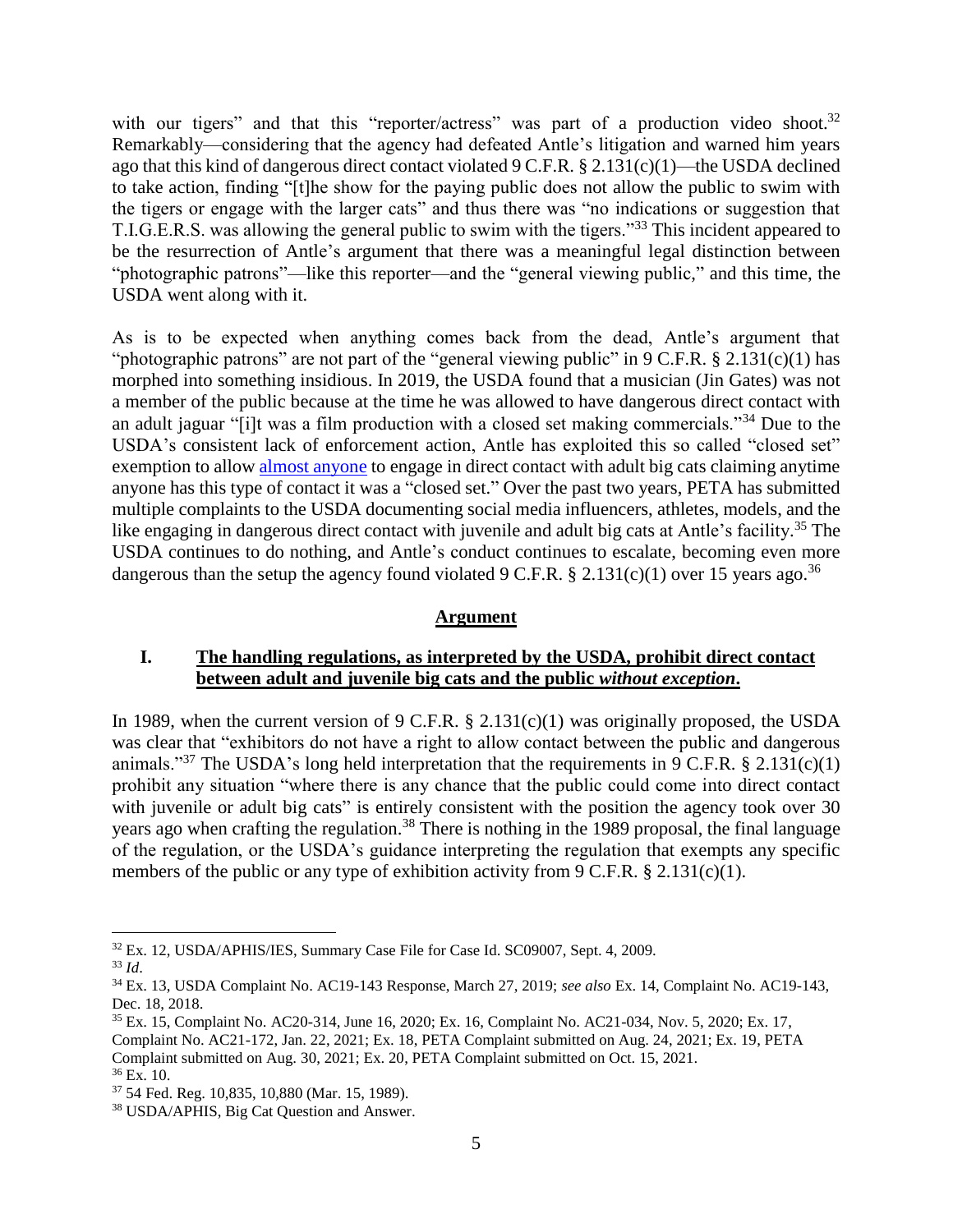The USDA's prohibition on public contact categorically applies to anyone other than the exhibitor themselves or "the exhibitor's regular work force" whether paid or unpaid.<sup>39</sup> This interpretation has a solid grounding in the regulatory text, which requires "sufficient distance and/or barriers" to protect the animal and the public. $40$  The USDA has rejected the absurd notion that the terms "public" and "general viewing public" as used in  $9 \text{ C.F.R.}$  § 2.131(c)(1) are intended to distinguish between those individuals specifically engaged in a direct contact activity and those watching, but not participating.<sup>41</sup> As explained in the USDA's 2010 administrative enforcement decision against Great Cat Adventures (Jamie Palazzo and James Riggs):

Ms. Palazzo and Mr. Riggs provide no basis for their arguments that the term "public" refers to members of the public who participate in an event with an animal and that the term "general viewing public" refers to those members of the public who do not participate in an event with an animal, but only observe an animal exhibit. Moreover, Ms. Palazzo and Mr. Riggs' construction of 9 C.F.R. §  $2.131(c)(1)$  would render the regulation patently absurd for their construction would require sufficient distance and/or barriers between the animal and the viewing, non-participating members of the public (*general viewing public*) so as to assure the safety of animals and the participating members of the public (*public*). Ms. Palazzo and Mr. Riggs do not state how barriers and/or distance between animals and one group of persons (the general viewing public) will assure the safety of a completely different group of persons (the public). Therefore, I reject Ms. Palazzo and Mr. Riggs' arguments regarding the meaning of the terms "public" and "general viewing public," as those terms are used in 9 C.F.R.  $\frac{2.131(c)(1)^{42}}{2.56}$ 

The Administrative Law Judge (ALJ) in this case further explained that "the United States Court of Appeals for the Fourth Circuit has upheld APHIS' interpretation of 9 C.F.R. § 2.131(c)(1) to require distance and/or barriers between juvenile and adult big cats and the public (including members of the public involved in photographic sessions)."<sup>43</sup> Moreover, the USDA has found that

<sup>39</sup> *Id*.

<sup>40</sup> 9 C.F.R. § 2.131(c)(1).

<sup>41</sup> *See e.g.*, *In Re: Sam Mazzola & Wildlife Adventures of Ohio, Inc.*, 68 Agric. Dec. 822, 844 (U.S.D.A. Nov. 24, 2009) ("Mr. Mazzola's interpretation of the handling regulations to require distance and/or barriers between animals and the 'general viewing public,' but not the 'public' who are the 'people participating in the [e]vent by touching an animal,' is inconsistent with the evidence and case law.")

<sup>42</sup> *In Re: Jamie Michelle Palazzo & James Lee Riggs.*, AWA Docket No. 07-0207, 2010 WL 2020181, at \*6 (U.S.D.A. May 10, 2010).

<sup>43</sup> *Id*. (citing *Antle v. Johanns*, 2007 WL 5209982 (D.S.C. June 5, 2007)).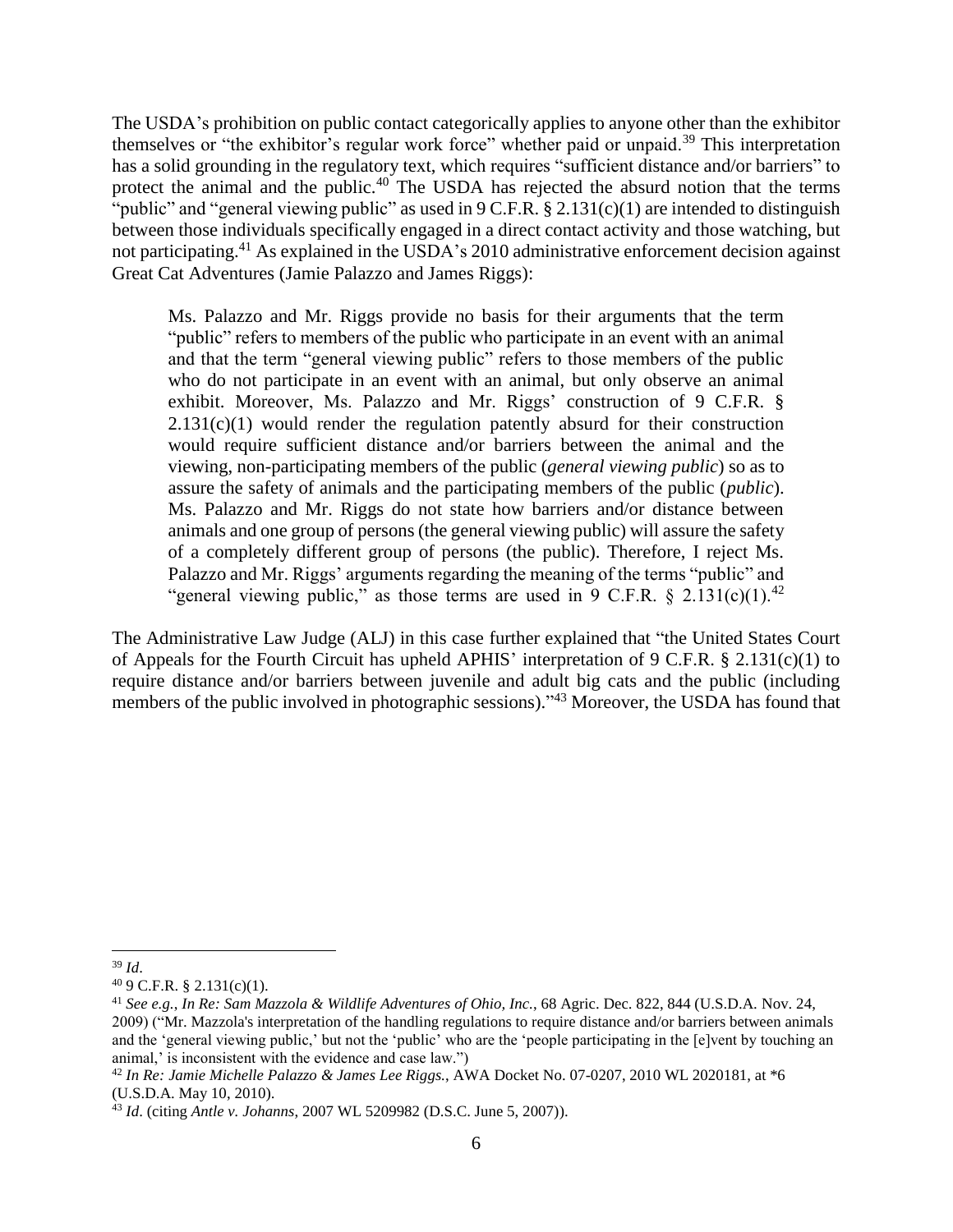news reporters<sup>44</sup>, social media influences and other celebrities<sup>45</sup>, and models<sup>46</sup> are all members of the public for purposes of compliance with AWA regulations. There is no legal basis for creating different categories of visitors to a facility for purposes of compliance with  $9 \text{ C.F.R.}$  § 2.131(c)(1): no patron, no matter their social status, can have direct contact with adult and juvenile big cats.

Nor is there any legal basis to exempt a visitor from the prohibition on direct contact with adult and juvenile big cats based on the type of exhibition activity being conducted. The requirement in 9 C.F.R. § 2.131(c)(1) for "sufficient distance and/or barriers between the animal and the general viewing public" categorically applies during *any* public exhibition. The USDA has determined that animals used in television shows or movies are regulated animal performances—i.e. public exhibitions—that require an AWA license.<sup>47</sup> The United States District Court for the Eastern District of Oklahoma recently held that allowing "animals to be filmed for a Netflix® documentary series, posting videos of the animals through the paid subscription services Cameo and OnlyFans. . .and allowing friends to visit and play with the animals" all constituted "exhibiting" to the public under the AWA.<sup>48</sup> Moreover, the USDA has found violations of 9 C.F.R. § 2.131(c)(1) on film

[https://www.aphis.usda.gov/animal\\_welfare/downloads/aw/awlicreg\\_gray-book.pdf;](https://www.aphis.usda.gov/animal_welfare/downloads/aw/awlicreg_gray-book.pdf) *see also*

 $\overline{a}$ <sup>44</sup> *In Re: Stearns Zoological Rescue & Rehab Ctr., Inc.,* 76 Agric. Dec. 45, 55 (U.S.D.A. Feb. 15, 2017) ("In her declaration (and in her testimony), Dr. Gage noted that APHIS Animal Care considers news reporters, such as the one in the video, to be members of the public."); *see also* Ex. 21, USDA Inspection Report, Clubreturns Inc., May 18, 2015 ("On 4-22-15, a reporter from the local news interviewed the licensee for a story. During the interview the owner and the reporter were standing next to an enclosure with a juvenile lion and tiger. The reporter squatted next to the cage and petted the lion who was rubbing against the cage wires."); Ex. 22, USDA Inspection Report, Joseph Maldonado Passage, July 25, 2017 ("Reporters are considered to be members of the public" and the public "should not be allowed inside an enclosure with tigers or other big cats that have 'aged out' of public photo sessions."); Ex. 23, USDA Inspection Report, CJs Great Cats World Park Inc., Sept 1, 2021 ("While the interview was held in a closed park with no other members of the public present, the interviewer is a member of the public and must be protected as such.").

<sup>&</sup>lt;sup>45</sup> Ex. 24, USDA Inspection Report, Kevin Keith, March 5, 2021 ("The inspectors reviewed photos and videos from this social media-based promotional video event, and determined that the exhibitor did not adequately maintain direct control of the animals while they interacted with the public," which included social media influencers and other talent hired for a film production.)

<sup>46</sup> *In Re: Sidney Jay Yost & Amazing Animal Prods., Inc.*, AWA Docket Nos. 12-0294, 12-0295, 2017 WL 6766302, at \*4 (U.S.D.A. Dec. 14, 2017) (finding that models who signed liability releases in order to participate in photo shoots were still members of the public).

<sup>47</sup> *See* USDA, *Licensing and Registration Under the Animal Welfare Act: Guidelines for Dealers, Exhibitors, Transports, and Researchers* (Rev. Feb. 2019), at 14 *available here*

*In Re: Lloyd A. Good, Jr.*, 49 Agric. Dec. 156, 174 (U.S.D.A. June 22, 1990) (holding that the USDA's determination that a person acts as an exhibitor "simply by making [animals] available to the public" is reasonable and consistent with statutory authority).

<sup>48</sup> *United States v. Lowe*, No. 20-CV-0423-JFH, 2021 WL 149838, at \*12 (E.D. Okla. Jan. 15, 2021).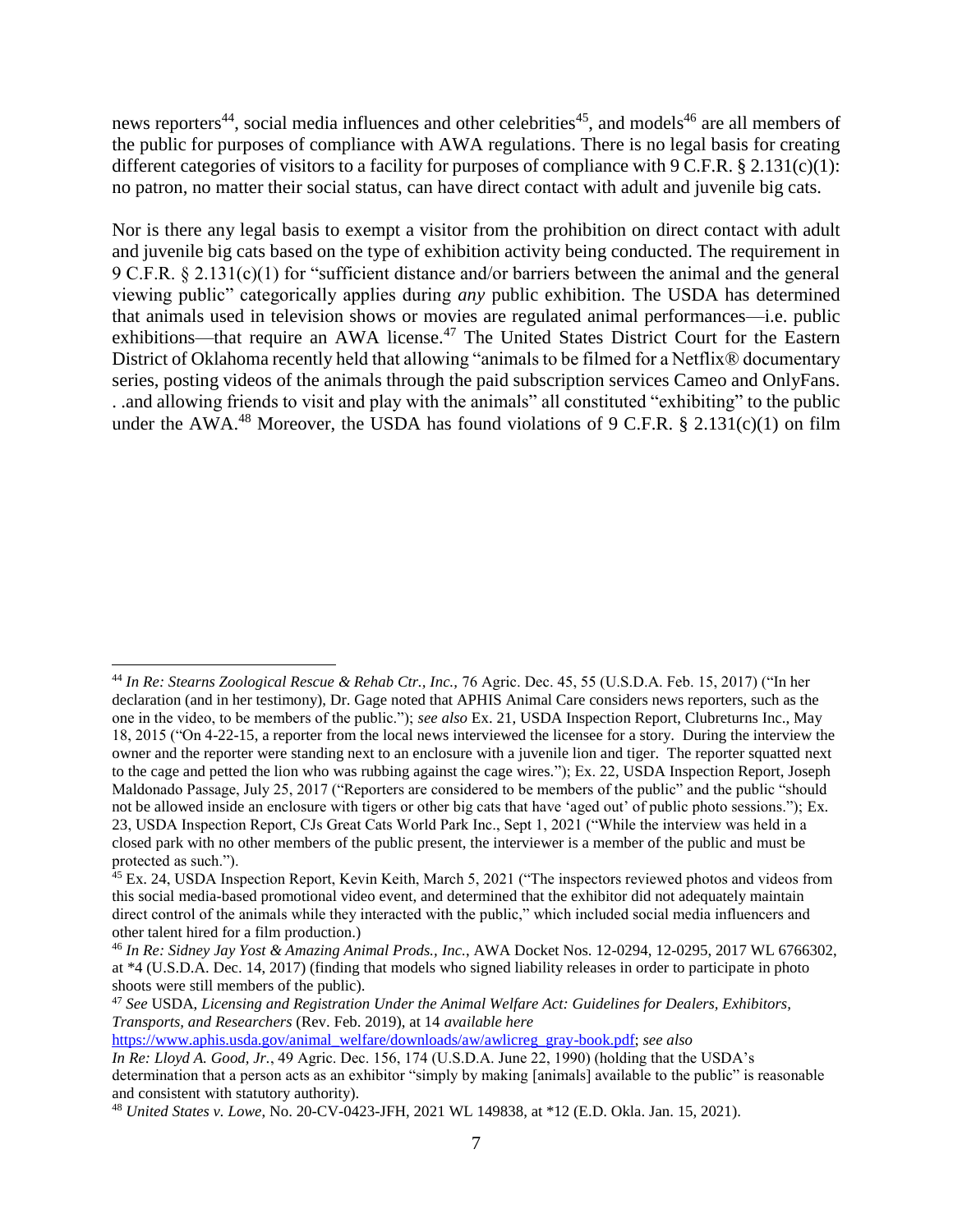sets<sup>49</sup>, live taping for TV shows<sup>50</sup>, photo shoots,<sup>51</sup> and during interviews with news reporters.<sup>52</sup> The plain language in 9 C.F.R. § 2.131(c)(1) applies to *any* public exhibition that would require an AWA license, including "closed set" filming for TV, movies, or the internet.

The USDA's legally grounded interpretation of 9 C.F.R.  $\S$  2.131(c)(1) is that it prohibits any situation "where there is any chance that the public could come into direct contact with juvenile or adult big cats" and that "[t]rained handlers, leashes, and stages. . .are not substitutes for sufficient distance and/or barriers."<sup>53</sup> The plain language of the regulation offers no room for any exceptions to this prohibition.

# II. **The USDA has enforced 9 C.F.R. § 2.131(c)(1) relatively consistently, except against Antle**.

In December 2007—approximately 6 months after the federal district court ruled against Antle in his lawsuit against the USDA—the USDA cited Antle for violating 9 C.F.R. § 2.131(c)(1) by not having sufficient distance and/or barriers between the public and two big cats (an 8-month old tiger and a 5  $\frac{1}{2}$  month old cougar).<sup>54</sup> Both cats were being exhibited to the public on a chain/cable and were behind a 3 foot metal barrier, which the USDA found to be insufficient to ensure public safety.<sup>55</sup> This was the first and *only* time the agency has ever cited Antle for a violation of 9 C.F.R.  $§ 2.131(c)(1)$ , and it didn't even involve direct contact with big cats.

In administrative enforcement proceedings brought by the USDA in the past 15 years, the agency has consistently held that "exhibitions where dangerous animals are potentially or actually in direct contact with the public" violate 9 C.F.R.  $\S 2.131(c)(1)$ .<sup>56</sup> The USDA has imposed fines and even revoked exhibitors' AWA licenses after incidents where the public was allowed to engage in direct contact with adult or juvenile big cats:

• December 2017: The USDA revoked Sidney Yost's AWA license and assessed him and Amazing Animal Productions a \$30,000 civil penalty for multiple violations of the AWA, including for "the exhibition of a lion at a taping of 'The Tonight Show'"

<sup>49</sup> *In Re: Karl Mitchell & Big Cat Encounters*, AWA docket No. 09-0084, 2010 WL 5295429, at \*3 (U.S.D.A. Dec. 21, 2010) (finding numerous 9 C.F.R.  $\S 2.131(c)(1)$  violations including for an incident in June 2009, where "Mr. Mitchell was engaged as a trainer of a tiger that he brought to the set of the Paris Hilton reality show where the tiger was filmed while being petted by various cast members.").

<sup>50</sup> *In Re: Sidney Jay Yost & Amazing Animal Prods.*, AWA Docket Nos. 12-0294, 12-0295, 2017 WL 6766302, at \*3 (U.S.D.A. Dec. 14, 2017) (finding a violation of 9 C.F.R. § 2.131(c)(1) for "the exhibition of a lion at a taping of 'The Tonight Show,' before a live audience" where the animal was only restrained with a leash).

<sup>&</sup>lt;sup>51</sup> *Id.* at \*4 (finding a 9 C.F.R. § 2.131(c)(1) violation during a photo shoot where models were allowed to have direct contact with exotic felids).

<sup>52</sup> *In Re: Stearns Zoological Rescue & Rehab Ctr.,* 76 Agric. Dec. at 55 (finding that an October 2012 incident where "Stearns Zoo exhibited two tigers at Stearns Zoo's facility on a segment of ABC's 'Good Morning America'" where an "ABC reporter directly handl[ed] two tigers in the pool" was a clear violation of 9 C.F.R. § 2.131(c)(1)); *see also* Ex. 23, USDA Inspection Report, CJs Great Cats World Park Inc., Sept 1, 2021 ("While the interview was held in a closed park with no other members of the public present, the interviewer is a member of the public and must be protected as such.").

<sup>53</sup> USDA/APHIS, Big Cat Question and Answer.

<sup>54</sup> Ex. 25, USDA Inspection Report for Bhagavan Antle, Dec. 13, 2007. <sup>55</sup> *Id*.

<sup>56</sup> *In Re: Stearns Zoological Rescue & Rehab,* 76 Agric. Dec. at 56-57.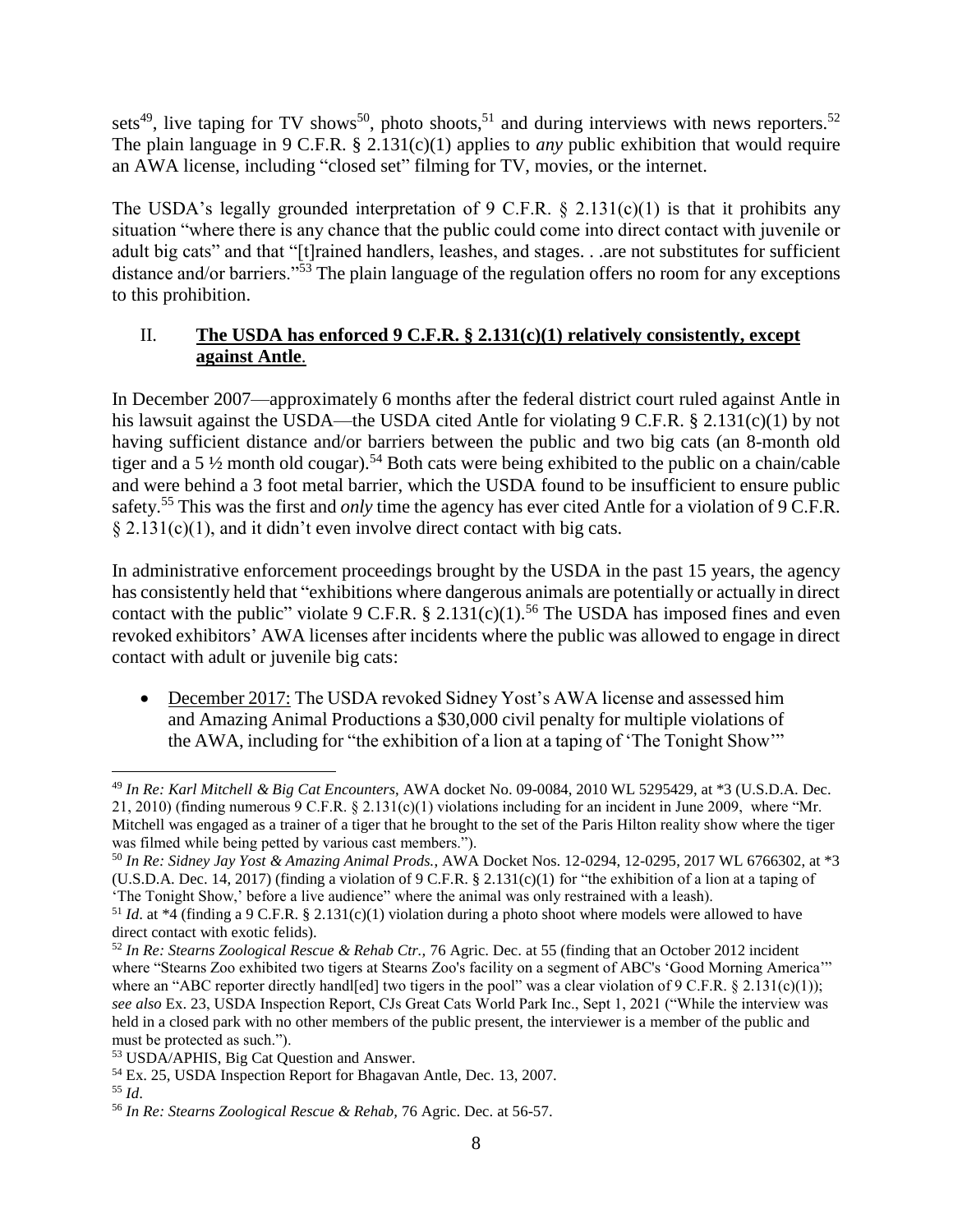where the 125 pound animal was restrained by a leash with no distance and/or barriers.<sup>57</sup> The decision also cites to an incident where during a private photo shoot, "the public was allowed to have direct contact with, among other [animals] exotic felids, wolves, and nonhuman primates."<sup>58</sup> The ALJ specifically rejected the argument that the individuals participating in the photo shoot were not members of the public as contemplated by 9 C.F.R.  $\S 2.131(c)(1).^{59}$ 

- September 2013: The USDA assessed Craig Perry and Perry's Wilderness Ranch & Zoo, Inc. a \$14,600 civil penalty for several violations of the AWA, including an incident where Mr. Perry "exhibited a four-month-old tiger and two lions to the public (including toddlers) without any barriers or distance between the animals and the public to prevent the public from coming into contact with the animals."<sup>60</sup>
- August 2012: The USDA suspended Tri-State Zoological Park's AWA license for 45 days due to several AWA violations, including a "private, behind-the-scenes exhibition[]" of a lion and tigers that created "the potential for people to physically come into contact with the animals." The decision explained that "[t]he evidence demonstrate[d] that the public was extremely close to animals that were controlled solely by two volunteers who are familiar with the animals but have no special training in containing them, preventing their escape, or controlling them in the event of an attack," which did not "eliminate the need for distance or a barrier between the animal and the public."<sup>61</sup>
- March 2012: The USDA assessed Summer Wind Farm a \$500 civil penalty and suspended its AWA license for three months for numerous AWA violations, including for an incident where "an individual who was interviewing respondent's president" was allowed "to feed the tiger by hand through the tiger's enclosure."<sup>62</sup>
- December 2010: The USDA assessed Karl Mitchell and Big Cat Encounters a \$67,000 civil penalty and Mr. Mitchell an additional \$19,800 penalty for multiple violations of the AWA, including several instances between April 2004 and August 2009 where paying customers were allowed to "pet or to otherwise come in contact with exhibited tigers."<sup>63</sup>
- January 2010: The USDA assessed Jamie Palazzo dba Great Cat Adventures a \$10,000 civil penalty and suspended her AWA license for three years due to several

<sup>57</sup> *In Re: Sidney Jay Yost*, 2017 WL 6766302, at \*3; *see also In Re: Sidney Jay Yost & Amazing Animal Prods., Inc.,*  AWA Docket No. 12-0294, 2019 WL 2345417, at \*14 (U.S.D.A. Mar. 11, 2019).

<sup>58</sup> *In Re; Sidney Jay Yost*, 2017 WL 6766302 at \*4.

<sup>59</sup> *Id*.

<sup>60</sup> *In Re: Craig A. Perry, Perry's Wilderness Ranch & Zoo, Inc., & Le Anne Smith,* 72 Agric. Dec. 635, 655 (U.S.D.A. Sept. 6, 2013).

<sup>61</sup> *In Re: Tri-State Zoological Park of W. Maryland, Inc. & Robert L. Candy* 71 Agric. Dec. 915, 928–29 (U.S.D.A. Aug. 1, 2012); see also In Re: Tri-State Zoological Park of W. Maryland, Inc. & Robert L. Candy, 72 Agric. Dec. 128, 179 (U.S.D.A. Mar. 22, 2013).

<sup>62</sup> *In Re: Summer Wind Farm Sanctuary,* Docket No. 11-0223, 2012 WL 1080381, at \*1 (U.S.D.A. Mar. 8, 2012). <sup>63</sup> *In Re: Karl Mitchell & Big Cat Encounters*, 2010 WL 5295429, at \*15.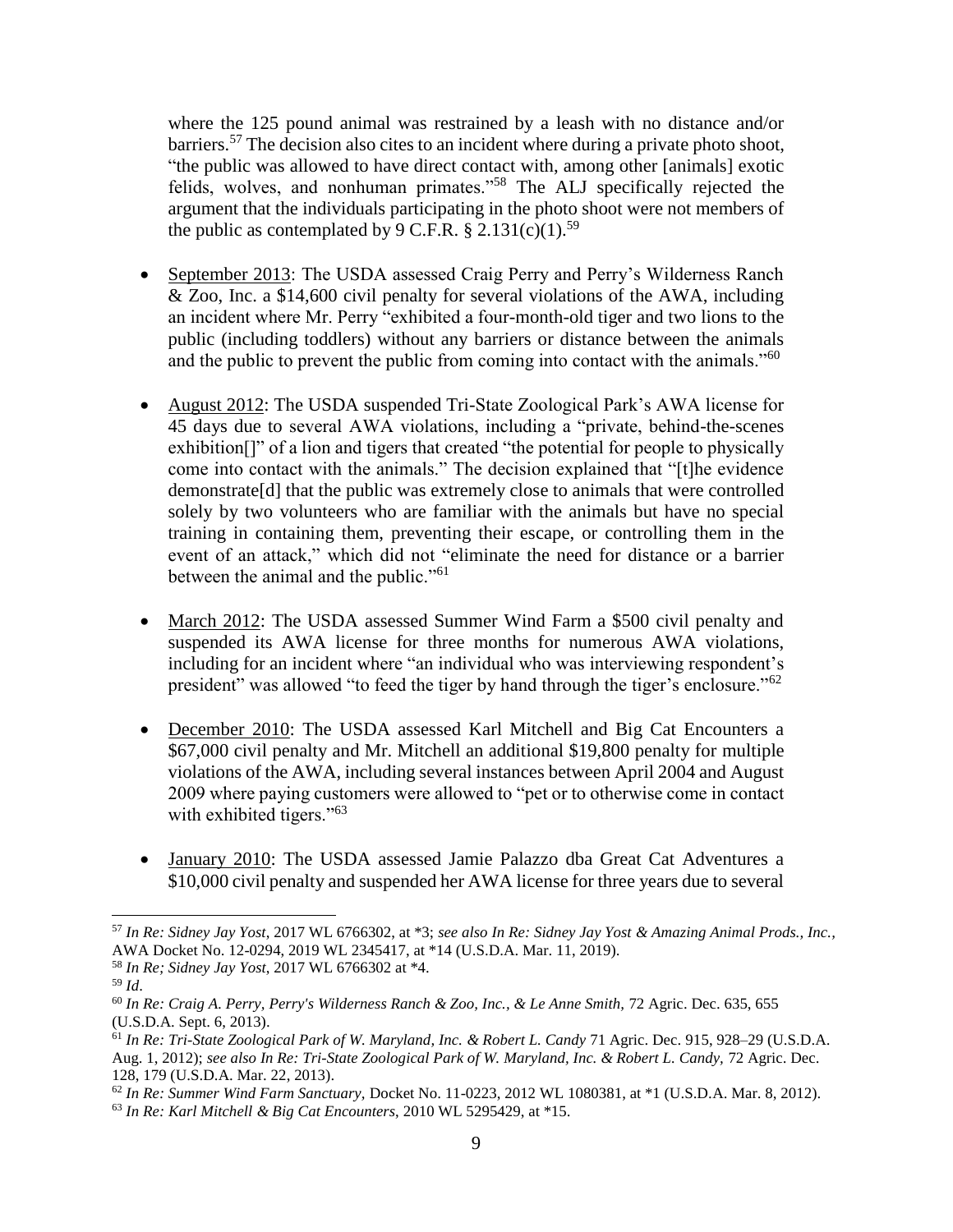AWA violations, including multiple instances in 2007 where she allowed members of the public to feed and otherwise come into direct contact with juvenile tigers.<sup>64</sup>

- July 2009: The USDA permanently revoked the AWA license for ZooCats, Inc. for numerous violations of the AWA, including an incident where "spectators petted" a lion and "[n]umerous children surrounded the lion without any kind of crowd control or any physical barrier to prevent the children from coming in contact with the lion."<sup>65</sup> The decision also referenced several instances where big cats were exhibited to the public without any barriers.
- January 2008: The USDA filed an administrative complaint against Sam Mazzola alleging several violations of the AWA including, multiple instances where members of the public were allowed to enter enclosures with adult tigers.<sup>66</sup> Mr. Mazzola was fined \$21,000 for these and other violations, and was "permanently disqualified from obtaining a license under the Animal Welfare Act."<sup>67</sup>
- September 2007: The USDA assessed Wildlife Waystation a \$25,000 civil penalty for a number of AWA violations including exhibiting big cats "without any distance or barriers between the animals and the public, and allow[ing] the public to pose with, pet, play with, walk and otherwise handle such animals." Specifically, the decision references an October 2004 fundraising event held at the Playboy Mansion where an adult tiger was walked on a leash "through the areas where members of the public were present."<sup>68</sup>
- February 2005: The USDA assessed Jerry Korn, Susan Korn, and For the Birds, Inc. a \$28,050 civil penalty for several AWA violations, including multiple instances between May 2003 and August 2003 where customers were regularly allowed "to enter the primary enclosure containing two tigers, without any distance or barriers between the animals and the public, in willful violation of the handling regulations."<sup>69</sup> On appeal, Jerry Korn was assessed an additional \$20,597 civil penalty and his AWA license was revoked.<sup>70</sup>

In just the past year alone, the USDA has cited exhibitors other than Antle for violating 9 C.F.R. § 2.131(c)(1) when those exhibitors allowed the public to have direct contact with adult or juvenile big cats:

<sup>64</sup> *In Re: Jamie Michelle Palazzo & James Lee Riggs*, AWA Docket No. 07-0207, 2010 WL 546916, at \*10

<sup>(</sup>U.S.D.A. Jan. 5, 2010); *see also In Re: Jamie Michelle Palazzo & James Lee Riggs.*, 2010 WL 2020181, at \*15.

<sup>65</sup> *In Re: Zoocats, Inc., Marcus Cook, & Melissa Coody*, 68 Agric. Dec. 737, 741–42 (U.S.D.A. July 27, 2009). <sup>66</sup> *In Re: Sam Mazzola*, 67 Agric. Dec. 1265, 1272 (U.S.D.A. Jan. 4, 2008).

<sup>67</sup> *In Re: Sam Mazzola*, 68 Agric. Dec. at 852.

<sup>68</sup> *In Re: Martine Colette, Wildlife Waystation, & Robert H. Lorsch*, AWA Docket No. 03-0034, 2007 WL 3170348, at \*2-3 (U.S.D.A. Sept. 14, 2007).

<sup>69</sup> *In Re: For the Birds, Inc., Jerry L. Korn, Susan F. Korn, & Ben Korn*, 64 Agric. Dec. 199, 219 (U.S.D.A. Feb. 25, 2005).

<sup>70</sup> *In Re: For the Birds, Inc.,Jerry L. Korn, Susan F. Korn, & Ben Korn*, AWA Docket No. 04-0033, 2005 WL 1524662, at \*36 (U.S.D.A. June 22, 2005).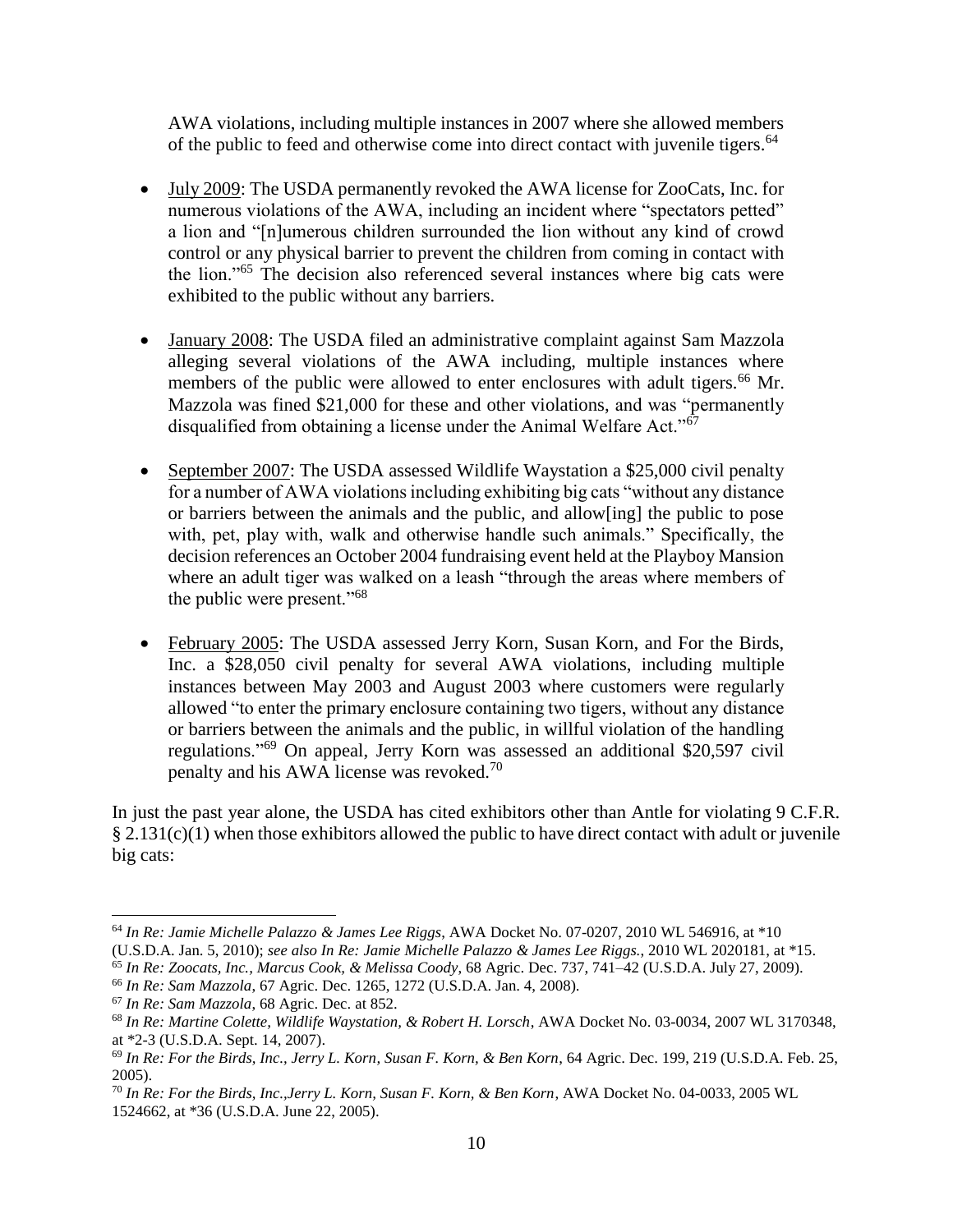- September 2021: The USDA cited CJ's Great Cat World for violating 9 C.F.R. §  $2.131(c)(1)$  after a video aired showing a young jaguar in direct contact with an interviewer.<sup>71</sup> The inspection report states: "While the interview was held in a closed park with no other members of the public present, the interviewer is a member of the public and must be protected as such. $172$
- August 2021: The USDA cited Noah's Lost Ark for violating  $9 \text{ C.F.R.}$   $§ 2.131(c)(1)$ after the facility allowed "a member of the public. . .to enter the enclosure of an approximately 10-month-old female white tiger."<sup>73</sup> The report notes that the individual was seen inside the enclosure and "reaching through the enclosure fence and touching the face of the tiger."
- June  $2021$ : The USDA cited Larry Wallach for a violation of 9 C.F.R. § 2.131(c)(1) after he brought a 6-week old tiger cub to a public park and allowed the public to have direct contact with the animal.<sup>74</sup>

The USDA consistently cites other exhibitors for violating  $9 \text{ C.F.R.}$  § 2.131(c)(1) when they allow direct contact with adult and juvenile big cats. Yet, when Antle allows the same conduct he is not held to the same standards as other exhibitors. For example:

- On October 15, 2021, PETA submitted evidence of a visitor to Myrtle Beach Safari who was allowed to swim with two juvenile tigers, which Antle referred to as a "VIP experience."<sup>75</sup> There is no indication that Antle will face any consequences.
- On August 24, 2021, PETA submitted evidence of numerous visitors having direct contact with adult big cats, including a bodybuilder holding a subadult tiger, a pro wrestler feeding an adult liger, and a social media influencer having direct contact with a juvenile tiger.<sup>76</sup> To date, Antle has not been cited for these incidents.
- On January 22, 2021, PETA submitted evidence of Larsa Pippen and her children in direct contact with juvenile and adult tigers at Antle's Miami, Florida facility.<sup>77</sup> Antle has not been cited by the USDA.
- On November 6, 2020, PETA submitted evidence of rap artist Lil Pump in direct physical contact with a juvenile tiger at Myrtle Beach Safari.<sup>78</sup> Antle faced no consequences.

l  $71$  Ex. 23.

<sup>72</sup> *Id*.

<sup>73</sup> Ex. 26, USDA Inspection Report, Noah's Lost Ark, Aug. 3, 2021.

<sup>74</sup> Ex. 27, USDA Inspection Report, Larry Wallach, June 9, 2021.

 $75$  Ex. 20.

<sup>76</sup> Ex. 18.

<sup>77</sup> Ex. 17.

<sup>78</sup> Ex. 16.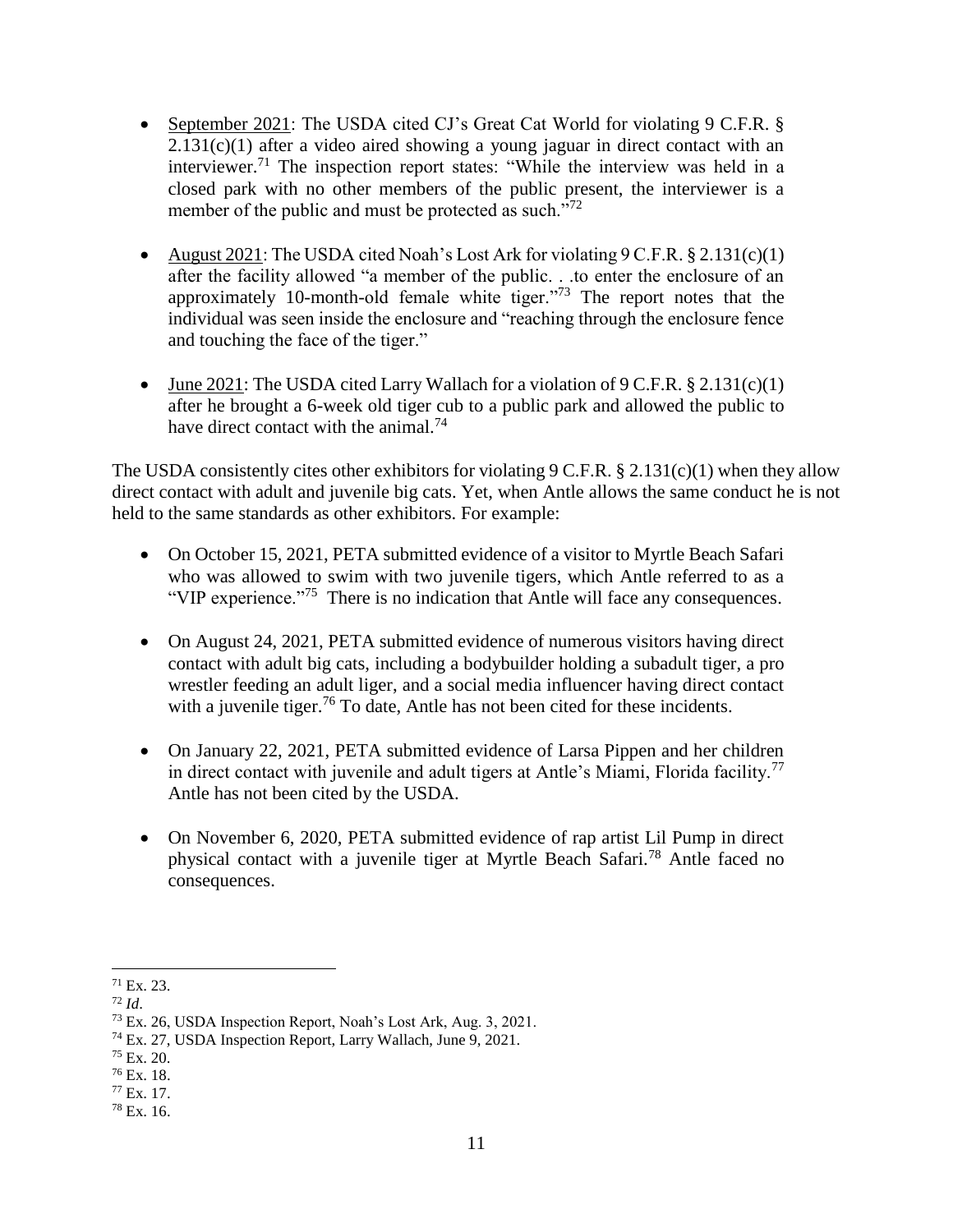On June 26, 2020, PETA submitted evidence of members of the public feeding and having direct contact with juvenile big cats at Antle's facility.<sup>79</sup> Nothing happened.

While other exhibitors have been cited, fined, and in some cases even lost their AWA licenses because they allowed the public to have direct contact with adult and juvenile big cats, Antle has created an extremely profitable business model that relies on this type of prohibited conduct and the USDA has done nothing to stop it. Antle is well known for this conduct and members of the public seek him out to engage in this behavior. The USDA's preferential treatment of Antle has created a monopoly for Antle, allowing him to charge a premium for direct contact encounters with juvenile and adult big cats despite their violation of 9 C.F.R. § 2.131(c)(1).

By failing to hold Antle to the same standards as every other exhibitor, the USDA is not only giving Antle an unfair businesses advantage, but it is also acting in a way that is arbitrary, capricious, and not in accordance with law. "It is, of course, well settled that validly issued administrative regulations have the force and effect of law."<sup>80</sup> An agency cannot "'ignore or violate its regulations while they remain in effect."<sup>81</sup> The USDA cannot continue to pretend that 9 C.F.R. § 2.131(c)(1) applies to everyone but Antle.

# **III. The USDA's complete abdication of its duty has led to increasingly brazen conduct by Antle that will result in injury or death.**

In 2005, when Antle sought the USDA's approval for modifications to his contact photography setup that would allow public contact with dangerous big cats he was not seeking to allow full, unrestrained contact with adult and juvenile big cats. Rather, the original setup proposed by Antle had the big cat connected to a 7-foot long table via a short chain with the public on a bench at the animal's rear, severely limiting public access to the animal.<sup>82</sup> Under this setup, the public would only be able to touch the animal's lower back, and Antle was proposing to have sliding panels between the photo patron and the big cat that could be closed in the event of an incident. $83$  The USDA said no to this proposal because anything involving direct contact with an adult or juvenile big cat was considered a violation of 9 C.F.R.  $\S 2.131(c)(1).$ <sup>84</sup>

By 2009, Antle was being investigated by the USDA after allowing full direct contact between a news reporter and an adult big cat.<sup>85</sup> None of the safety measures Antle proposed in 2005 were

<sup>79</sup> Ex. 15.

<sup>80</sup> *Rodway v. U.S. Dep't of Agric.*, 514 F.2d 809, 814 (D.C. Cir. 1975); *see also, e.g.*, *Transactive Corp. v. United States*, 91 F.3d 232, 238 (D.C. Cir. 1996) ("we cannot allow Treasury to ignore its own regulation in an attempt to save its imperfect/unsatisfactory decision-making in this case"); *Esch v. Yeutter*, 876 F.2d 976, 991 (D.C. Cir. 1989) ("It is well settled that an agency is legally bound to respect its own regulations, and commits procedural error if it fails to abide them.").

<sup>81</sup> *Friedler v. Gen. Servs. Admin.*, 271 F. Supp. 3d 40, 61 (D.D.C. 2017) (*quoting Nat'l Env't Dev. Ass'n's Clean Air Project v. EPA*, 752 F.3d 999, 1009 (D.C. Cir. 2014)); *see also Panhandle E. Pipe Line Co. v. Fed. Energy Regul. Comm'n*, 613 F.2d 1120, 1135 (D.C. Cir. 1979) (holding that an agency does not "have authority to play fast and loose with its own regulations" and just because "a regulation as written does not provide [the agency] a quick way to reach a desired result does not authorize it to ignore the regulation").

<sup>82</sup> Ex. 8.

<sup>83</sup> *Id*.

<sup>84</sup> Ex. 9. <sup>85</sup> Ex. 12.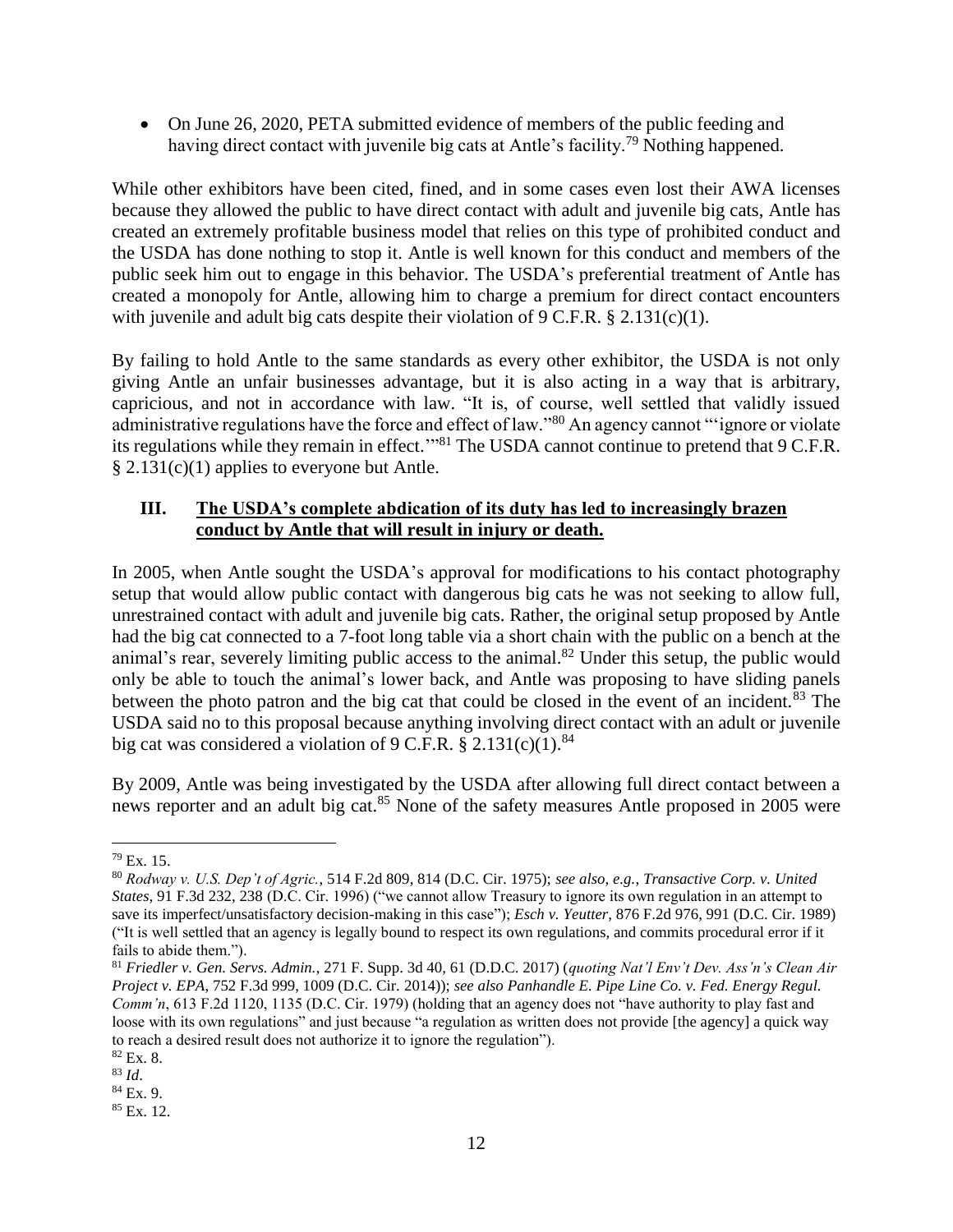used when he allowed the Inside Edition reporter to swim with what appeared to be an adult tiger.<sup>86</sup> While this session was extremely dangerous, according to Antle this was not the type of activity he allowed general visitors to his facility to partake in.<sup>87</sup> This appeared to be a test of Antle's "closed set" argument and because the USDA bought it, he has now run away with it.

Whatever limitations Antle might have had in 2009 regarding who could have full contact access to dangerous big cats no longer appears to exist. Antle now proudly advertises on [his website](https://myrtlebeachsafari.com/our-celebrities/) some of the numerous celebrities and other public figures that he has allowed to have direct physical contact with dangerous big cats under this so called "closed set" exemption, which apparently *only* applies to Antle. In the last two years alone, there has been an average of one to two of these kinds of dangerous encounters a month.<sup>88</sup> Antle has allowed social media influencers, athletes, models, and the like to have direct, unfettered contact with adult and juvenile big cats. He recently started advertising swim encounters with juvenile tigers to the general public as a "VIP private encounter" [offered exclusively at his facility.](https://www.instagram.com/p/CUr4VoFFrqu/)<sup>89</sup> Antle routinely allows the public to interact with big cats who are more than  $12{\text -}16$  weeks old<sup>90</sup>—the age at which the USDA generally considers big cats unsuitable for direct public contact—and has even stated that tigers at his facility are used for cub encounters until they are 20 weeks old.<sup>91</sup> A documentary recently released in Germany shows Antle using cubs who are upwards of 20 weeks old for an encounter experience offered to the general public.<sup>92</sup> The only current limitation on who can have direct contact with dangerous big cats at Antle's facility: money. Antle has stated that there are only a "limited number of guests" who can afford the "premium prices."<sup>93</sup>

A "VIP private encounter" involving direct contact with adult and juvenile big cats that is cost prohibitive for most people is still extremely dangerous and violates  $9 \text{ C.F.R.}$  § 2.131(c)(1). Big cats are apex predators. Nondomestic felids have killed 25 humans and injured more than 290 in the United States alone since 1990—and these are only the known, documented reports.<sup>94</sup> "Despite the appearance of pseudo-domestication in some trained tigers, these animals retain their predatory instincts and neural-visceral reflexes, and they can inflict serious wounds using their teeth or claws suddenly and without forewarning."<sup>95</sup> Further, "[t]igers (and other large cats) have the ability to cause significant trauma and hidden injuries. The most common location for these injuries is the nape of the neck—tigers and other large cats can realign their jaws so that they can bite down

<sup>86</sup> *See* [A Look Back: Megan Alexander Swims with Tiger.](https://youtu.be/3Gfm67yQgeo)

<sup>87</sup> Ex. 12.

<sup>88</sup> Ex. 28, Photo Sheet of Public Figures in Direct Physical Contact with Juvenile and Adult Big Cats at Antle's Facility.

<sup>89</sup> Ex. 29, Myrtle Beach Safari, Swim with the Animals, *also available here*[, https://myrtlebeachsafari.com/swim](https://myrtlebeachsafari.com/swim-with-the-animals/)[with-the-animals/;](https://myrtlebeachsafari.com/swim-with-the-animals/) *see also* Ex. 30, docantle Instagram post, Oct. 6, 2021 ("The one and only tiger swim only at @myrtlebeachsafari").

<sup>90</sup> Ex. 15; Ex. 16; Ex. 17; Ex. 18; Ex. 19; Ex. 20.

<sup>&</sup>lt;sup>91</sup> Ex. 31, Photo Sheet of Apparent AWA Handling Violations by Bhagavan Antle, License No. 56-C-0116. <sup>92</sup> *The Environmental Mafia*, Johan von Mirbach & Jan-Philipp Scholz (Nov. 3, 2021), *available here* <https://www.zdf.de/politik/auslandsjournal/auslandsjournal-umweltmafia-100.html> (at 16:39, a cub who is at least 20 weeks old is placed in the lap of an adult and two children while participating in a cub encounter).

<sup>93</sup> *Id*.

<sup>94</sup>*See* PETA, Big-Cat Incidents in the United States, *available here* [https://www.peta.org/wp](https://www.peta.org/wp-content/uploads/2021/02/big-cat-incidents-us-factsheet.pdf)[content/uploads/2021/02/big-cat-incidents-us-factsheet.pdf](https://www.peta.org/wp-content/uploads/2021/02/big-cat-incidents-us-factsheet.pdf) (source material available upon request).

<sup>95</sup>Nyhus, P.J., et al. (2003). Dangerous Animals in Captivity: Ex Situ Tiger Conflict and Implications for Private Ownership of Exotic Animals. *Zoo Biology, 22*, 573–579.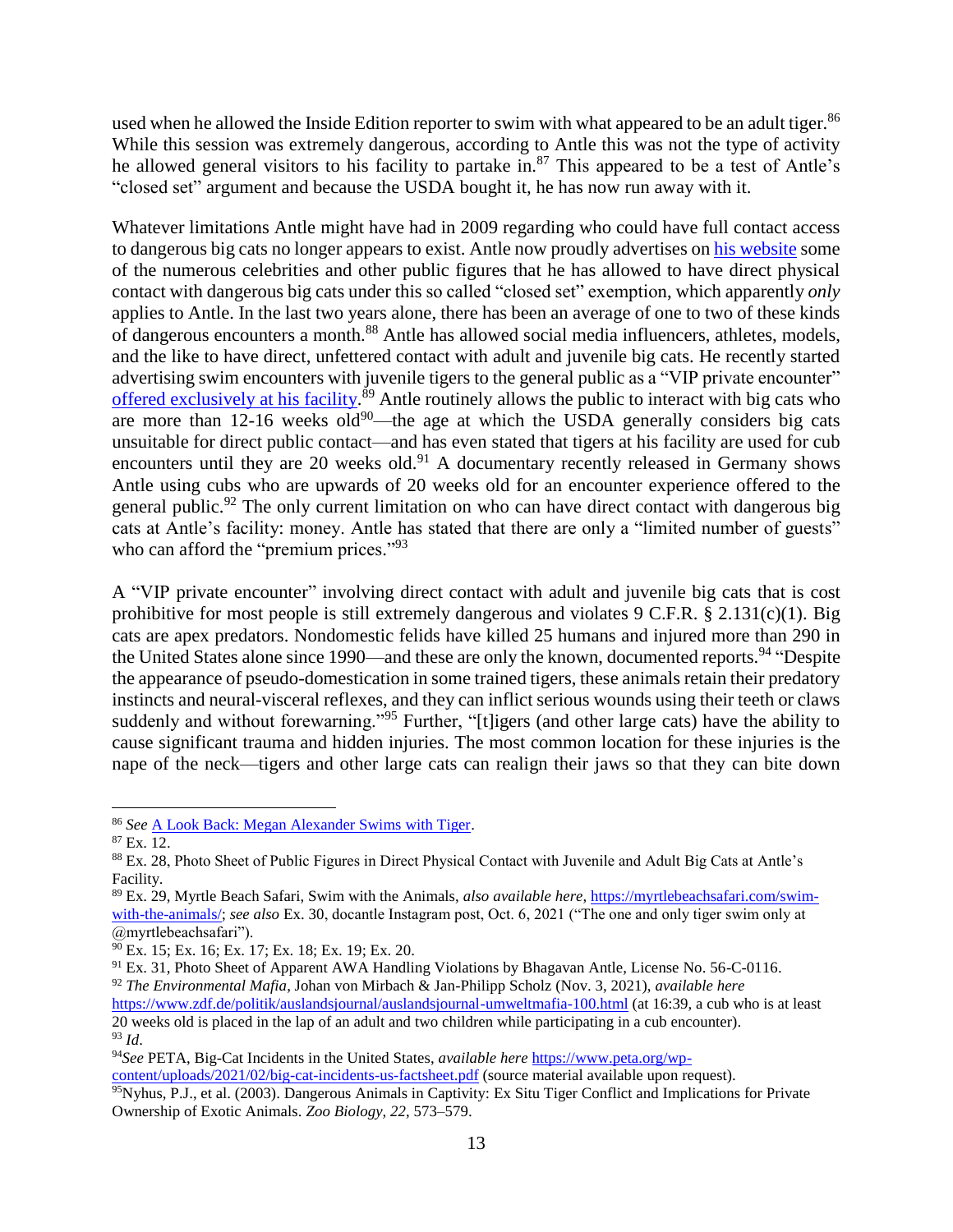between a victim's vertebrae and into the spinal cord. Bite wounds can also result in significant bacterial infections."<sup>96</sup>

Public contact is inherently stressful to wild animals because it subjects them to forced interactions with unfamiliar individuals, causing them to feel unsafe. Wild animals are unpredictable, and under stress *any* animal can pose a physical danger to humans or themselves. Animals instinctually will act to protect themselves against a perceived threat, and may claw at, bite, or kick an unfamiliar person, or flee from the situation.<sup>97</sup> For large and strong animals like big cats, their sheer size and strength alone can cause damage under these stressful situations, even if unintentional. Captivity does not take away a wild animal's potential to inflict harm on human beings. This is because wild animals have evolved certain instincts and remain genetically and behaviorally identical to their wild counterparts (unlike domesticated species). Captivity doesn't change what they're hard-wired to do, and it can't domesticate a wild animal.<sup>98</sup>

It's not just humans who are at risk when exhibitors allow direct contact with wild animals. The USDA has also recognized, "[a]nimals that attack or harm members of the public are [also] at risk of being harmed" themselves.<sup>99</sup> Specifically, "[a]nimals who bite humans many be injured or stressed if the person is startled and hits, drops, grabs, or pushes the animal."<sup>100</sup> In the context of dangerous wild animals, "effective methods of extricating people from the grip of an animal can cause the animal harm and can cause the animal's death."<sup>101</sup> Even if an animal is unharmed during any efforts to stop an attack, "the animal is [still] at risk of being harmed for revenge or for public safety reasons" after the fact. $102$ 

Big cats used for direct contact encounters are exposed to a number of health risks regardless of whether there is an attack. In May 2020, the USDA issued an advisory to all exhibitors holding big cats warning that all hands-on encounters with these animals should be suspended until it can be assured that members of the public do not pose any risk of SARS-CoV-2 infection to big cats.<sup>103</sup> The big cats at Antle's facilities who are used for direct contact encounters are exposed to a number of people whose health status is unknown and who may be asymptomatic, presymptomatic, or even symptomatic for COVID-19, posing a significant risk of human-toanimal transmission. Since members of the public are allowed in "close contact" with these animals during an encounter direct transmission from person-to-animal is possible.<sup>104</sup> Indeed, earlier this month, [three big cats](https://www.foxnews.com/us/snow-leopards-nebraska-zoo-die-covid) at the Nebraska zoo died from complications due to Covid-19, demonstrating that this virus still poses a very real threat to these animals.

<sup>98</sup>Diamond, J. (2002). Evolution, consequences and future of plant and animal domestication. Nature, 418, 700–707. <sup>99</sup> *In Re: Karl Mitchell & Big Cat Encounters*, 2010 WL 5295429, at \*6 (*citing In re The International Siberian Tiger Foundation*, 61 Agric. Dec. 53, 76-77 (2002)).

 $\overline{a}$ <sup>96</sup>*Id*.

<sup>97</sup>*[They're Natural Born Killers: Wild Animals in Captivity Inherently Dangerous](http://abcnews.go.com/2020/story?id=4061070)*, ABC News, Dec. 28, 2007.

<sup>&</sup>lt;sup>100</sup> Ex. 32, USDA Inspection Report for Wild Things Exotic Animals, Inc., Sept. 29, 2021.

<sup>101</sup> *In Re: Karl Mitchell & Big Cat Encounters,* 2010 WL 5295429, at \*6.

<sup>102</sup> *Id*.

<sup>103</sup> Ex. 33, USDA Advisory Note re: Limiting Close Contact Between Members of the Public and Nondomestic Cats, May 14, 2020.

<sup>104</sup> *See* CDC, [Coronavirus Disease 2019 \(COVID-19\), Evaluation for SARS-CoV-2 Testing in Animals](https://www.cdc.gov/coronavirus/2019-ncov/animals/animal-testing.html) (Nov. 15, 2021) (identifying "close contact" with humans as an epidemiological risk factor for contracting COVID-19, and defining "close contact" to including petting and snuggling).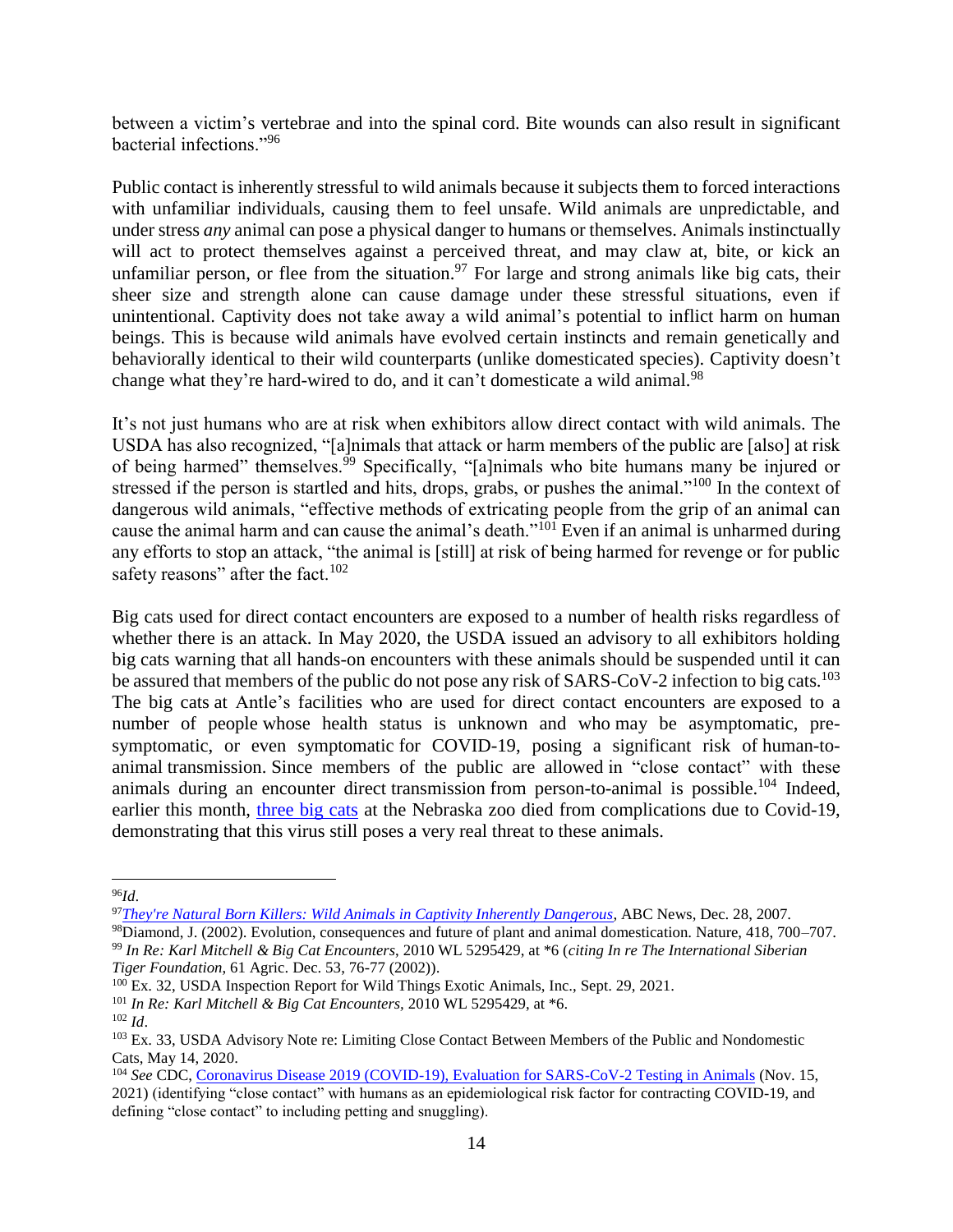In particular, big cat cubs who are used for public contact encounters—like those offered by Antle—are often taken from their mothers when they are very young so that they can be handreared. Public handling itself takes a toll on a cub's psychological well-being, and that added stress further taxes the animals already underdeveloped immune system. The demands of public contact deprive animals of their natural and instinctual behavioral, eating, and sleeping patterns<sup>105</sup>, and this disruption can lead to exhaustion or psychological distress.<sup>106</sup> A federal court has found that these well-documented detrimental effects of cub petting constitute a take under the Endangered Species Act (ESA).<sup>107</sup> Relying on that precedent, the United States government has even sued AWA exhibitors for violating the ESA for prematurely separating big cat cubs from their mothers and forcing those animals to interact directly with the public.<sup>108</sup> Thus, as the USDA has explained, 9 C.F.R. § 2.131(c)(1), "which requires that, during public exhibition, animals be handled so there is minimal risk of harm to the public, with sufficient distance or barriers or distance and barriers between the animals and the general viewing public so as to assure the safety of the public, is directly related to the humane care and treatment of animals."<sup>109</sup>

The amount of money a visitor has does not change the fact that adult and juvenile big cats are dangerous wild animals that in an instant could seriously injure, or kill a human being. Every time Antle offers a private VIP encounter to a member of the public that involves direct contact with dangerous big cats, the individuals participating in those encounters are rolling the dice on their own safety. It should not take someone getting seriously injured, or worse, before the USDA takes action against Antle's reckless conduct. As the USDA has held in the context of other exhibitors, "[i]njuries sustained by members of the public who have direct contact with dangerous animals *are the consequences* of an exhibitor's failure to comply with 9 C.F.R. § 2.131(c)(1)" and are not

<sup>106</sup> Ex. 35, USDA Inspection Report, Tim Stark, Sep. 13, 2015 (Timothy Stark was cited for a violation of 9 C.F.R. §  $2.131(c)(2)$  after exhibiting tiger cubs for so long that the animals were suffering from total exhaustion); Ex. 36, AWA Docket No. 15-0146, July 17, 2015 (Dade City Wild Things (DCWT) was cited for a violations of 9 C.F.R. § 2.131(b)(1) on September 30, 2011, for keeping a young tiger in a pool despite "obvious discomfort" and again on October 10, 2012, after a correspondent from a television show was seen repeatedly pulling a tiger back into a pool despite repeated attempts by the animal to leave the pool. On October 13, 2012, and again on October 18, 2012, DCWT was cited for keeping tigers in pools despite obvious discomfort, vocalizing, and repeated attempts to exit the pool.); Ex. 37, AWA Docket Nos. 15-0119 and 15-0120, May 29, 2015 (Nick Sculac, dba "Big Cats of Serenity Springs" was cited for violating  $9 \text{ C.F.R.} \$   $2.131(c)(3)$  and (d)(1) on September 13, 2014, for using an infant tiger for photo shoots constantly over a six hour period without any breaks, despite the fact that the cub was "observed to be in distress and/or discomfort … throughout the day.")

<sup>105</sup> Tigers and lions are nocturnal and sleep up to 20 hours a day. *See* M. Pfleiderer, *Sleeping Cats in the Zoo*, Der Zoologische Garten N.F. (1990); *see also*, D. Zambelli, *Feline Neonatal Physiology, Behavior, and Socialization*, Management of Pregnant and Neonatal Dogs, Cats, and Exotic Pets, First Edition (2012) ("During the first 14 days of life, sleeping and nursing represent the main activities of kittens."); Ex. 34 Excerpt, Hearing Testimony of Dr. Laurie Gage, USDA, Big Cat Specialist, AWA Docket. Nos. 16-0124/16-0125, Oct. 5, 2018, 61:13-61:16 ("Well typically adult tigers sleep somewhere between 18 and 20 hours a day. And so -- and young tigers, it's – it's similar. They sleep a lot.").

<sup>&</sup>lt;sup>107</sup> People for Ethical Treatment of Animals, Inc. v. Wildlife in Need & Wildlife in Deed, Inc., 476 F. Supp. 3d 765, 784 (S.D. Ind. 2020) ("This leaves little room to doubt that prematurely separating Cubs and using them in Tiger Baby Playtime violates the ESA. Such conduct constitutes harassment because it creates a likelihood of injury to Big Cat Cubs by annoying them to such an extent as to significantly disrupt normal behavior patterns. *See* 50 C.F.R. § 17.3. And such conduct harms Big Cat Cubs because it actually injures them. *Id.*").

<sup>108</sup> *U.S. v. Jeffrey Lowe, Lauren Lowe, Greater Wynnewood Exotic Animal Park, LLC, and Tiger King, LLC*, Complaint, 2020 WL 6814295 (E.D. Okla.).

<sup>109</sup> *In Re: Karl Mitchell*, 2010 WL 5295429, at \*6.